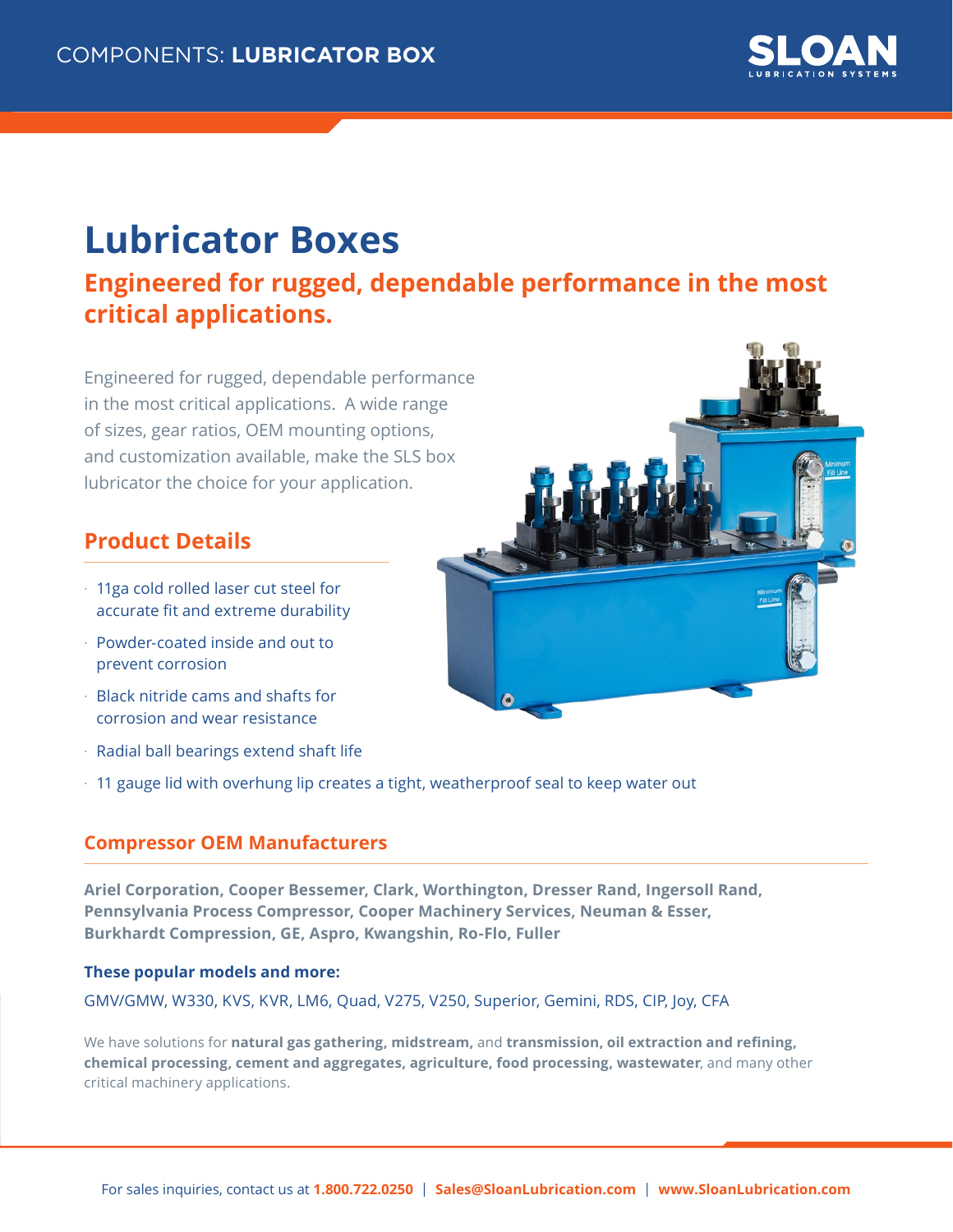|                 |                                                                      |                                                                                    | Volume  |                                                                                                            | <b>Gearing</b>                      |                                                                                           | <b>Input</b>        |
|-----------------|----------------------------------------------------------------------|------------------------------------------------------------------------------------|---------|------------------------------------------------------------------------------------------------------------|-------------------------------------|-------------------------------------------------------------------------------------------|---------------------|
| Sloan           |                                                                      | $2^{\circ}$                                                                        | 2 Pint  |                                                                                                            |                                     | $\mathsf{R}$                                                                              | Rear                |
|                 |                                                                      | $\overline{\mathbf{3}}$                                                            | 3 Pint  |                                                                                                            |                                     | LE                                                                                        | Left End            |
|                 |                                                                      | $\overline{\mathbf{4}}$                                                            | 4 Pint  |                                                                                                            | 2:5:1                               | <b>RE</b>                                                                                 | <b>Right End</b>    |
|                 |                                                                      | 8                                                                                  | 8 Pint  |                                                                                                            |                                     | LF.                                                                                       | Left Front          |
|                 |                                                                      |                                                                                    |         |                                                                                                            | 25:1                                | <b>RF</b>                                                                                 | <b>Right Front</b>  |
|                 |                                                                      |                                                                                    | 16 Pint | F.                                                                                                         | 30:1                                | $\mathbf B$                                                                               | Bottom              |
|                 |                                                                      | 20                                                                                 | 20 Pint |                                                                                                            | 36:1                                | RB                                                                                        | <b>Right Bottom</b> |
|                 |                                                                      | 24                                                                                 | 24 Pint |                                                                                                            |                                     | LB                                                                                        | Left Bottom         |
|                 |                                                                      |                                                                                    |         |                                                                                                            | 10:1                                | CB                                                                                        | Center Bottom       |
|                 |                                                                      |                                                                                    |         |                                                                                                            | 60:1                                | <b>RR</b>                                                                                 | <b>Right Rear</b>   |
| Part Number Key |                                                                      |                                                                                    |         |                                                                                                            | 75:1                                | <b>LR</b>                                                                                 | Left Rear           |
|                 |                                                                      |                                                                                    |         |                                                                                                            | 86:1                                | <b>CR</b>                                                                                 | Center Rear         |
|                 |                                                                      |                                                                                    |         |                                                                                                            | 90:1                                | DE                                                                                        | Double End          |
|                 |                                                                      |                                                                                    |         |                                                                                                            | 150:1                               | DB                                                                                        | Double Bottom       |
|                 |                                                                      |                                                                                    |         |                                                                                                            | 1:1.625 Increaser                   | GH                                                                                        | Gear Head           |
|                 |                                                                      |                                                                                    |         |                                                                                                            |                                     |                                                                                           |                     |
|                 |                                                                      |                                                                                    |         |                                                                                                            |                                     |                                                                                           |                     |
|                 | Derivative Territoria                                                |                                                                                    |         |                                                                                                            |                                     |                                                                                           |                     |
|                 | <b>SLS</b><br>$\mathbf v$<br>G<br><b>OEM</b><br>#<br><b>START OF</b> | <b>Manufacturer</b><br>$(#)-(PT)-(PS)$<br><b>Volume</b><br><b>Gearing</b><br>Input |         | <b>12</b> 12 Pint<br>16<br>$SLS-(V)-(G)-(I)-(OEM)-$<br><b>OEM Mounting Type*</b><br><b>Number of Pumps</b> | $\mathsf{K}$<br>M<br>N<br><b>DI</b> | <b>A</b> Ratchet<br>$B = 1:1$<br>$\mathsf{C}$<br>$D = 6.25:1$<br>$E =$<br>G<br>$H = 15:1$ |                     |

# **OEM OEM Mounting Type\* # Number of Pumps PT Pump Type PS Pump Size**

 $\bigstar$  Some OEM lubricators require a specific type of mount. If that is the case, the OEM mounting type is indicated in the part number. If you do not see your compressor here, it likely uses a standard base.

#### **Lubricator Box Components**

- **1. 11 gauge cold rolled steel** for torsional rigidity, and powder-coated inside and out for corrosion resistance
- **2. Drop-in drive assembly** with a black nitride coating for long life, corrosion resistance, and simple maintenance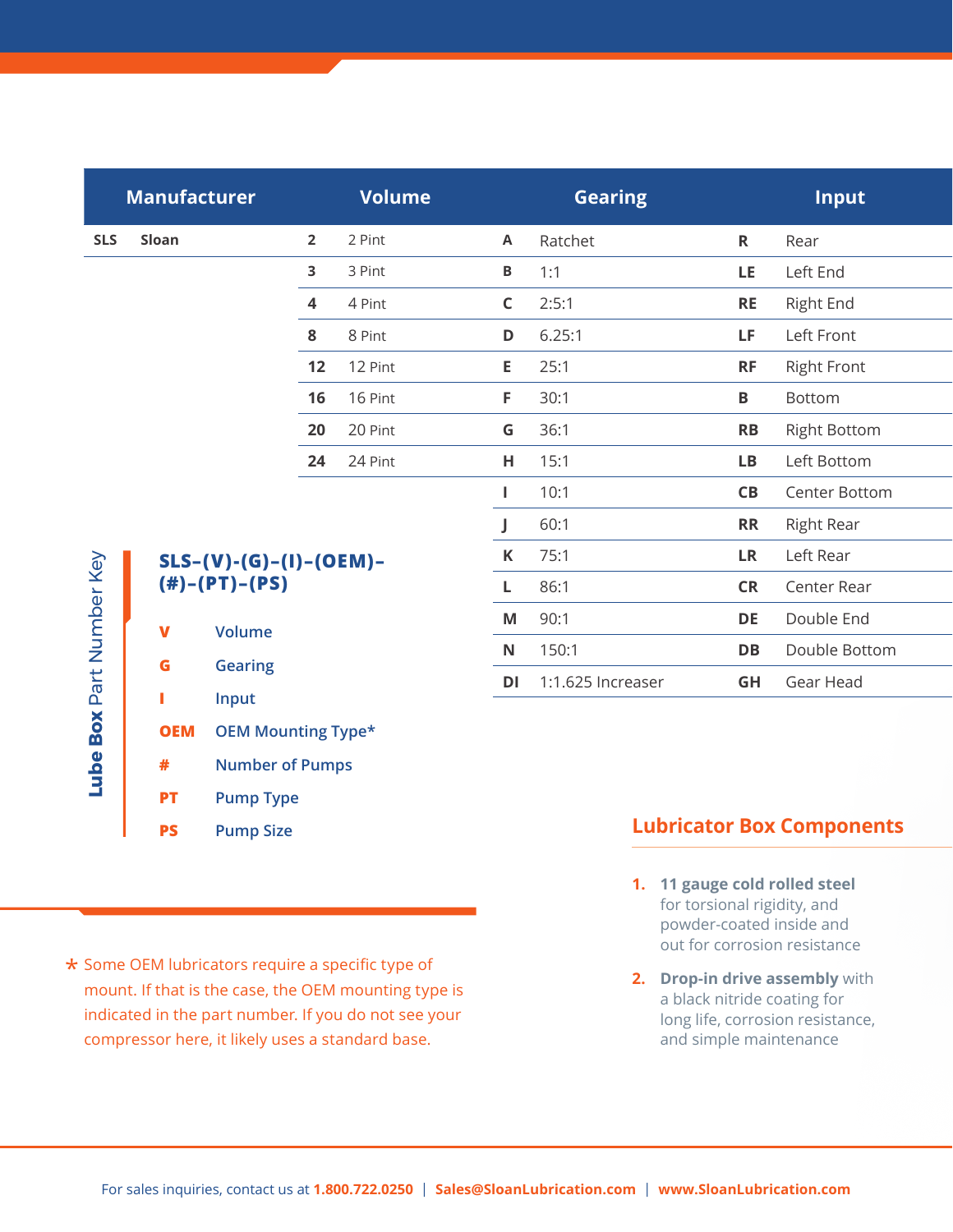## **Lubricator Box Configurator**

|            | <b>OEM Mounting Type*</b>                                                                                                                                                                 | # of Pumps |   | <b>Pump Type</b> |              | <b>Pump Size</b> |
|------------|-------------------------------------------------------------------------------------------------------------------------------------------------------------------------------------------|------------|---|------------------|--------------|------------------|
| <b>RDS</b> | Ingersoll Rand RDS                                                                                                                                                                        | # of Pumps | V | Vacuum           | $\mathbf{1}$ | 3/16             |
| Gemini     | <b>GE Gemini</b>                                                                                                                                                                          |            | P | Pressurized      |              | $2 \t1/4$        |
| <b>CIP</b> | CIP                                                                                                                                                                                       |            |   |                  |              | $3 \t3/8$        |
| <b>ESH</b> | Ingersoll Rand ESH                                                                                                                                                                        |            |   |                  |              |                  |
| JWB        | Joy                                                                                                                                                                                       |            |   |                  |              |                  |
| <b>CFA</b> | <b>GE CFA</b>                                                                                                                                                                             |            |   |                  |              |                  |
| <b>SUP</b> | Superior                                                                                                                                                                                  |            |   |                  |              |                  |
| Ajax       | Ajax                                                                                                                                                                                      |            |   |                  |              |                  |
| <b>UN</b>  | Union                                                                                                                                                                                     |            |   |                  |              |                  |
| <b>AS</b>  | Angelus Seamer                                                                                                                                                                            |            |   |                  |              |                  |
| KOC        | Dresser Rand KOC                                                                                                                                                                          |            |   |                  |              |                  |
| EC         | Worthington Cub                                                                                                                                                                           |            |   |                  |              |                  |
| <b>BDC</b> | Worthington BDC                                                                                                                                                                           |            |   |                  |              |                  |
|            |                                                                                                                                                                                           |            |   |                  |              |                  |
|            | 3. 11 gauge laser cut steel lid<br>with an overhung drop lip<br>prevents contamination and<br>is fully powder-coated<br>4. High permanence radial<br><b>ball bearings, taper bearings</b> |            |   |                  |              |                  |
|            | and needle bearings for<br>reduced wear and long life                                                                                                                                     |            |   |                  |              |                  |